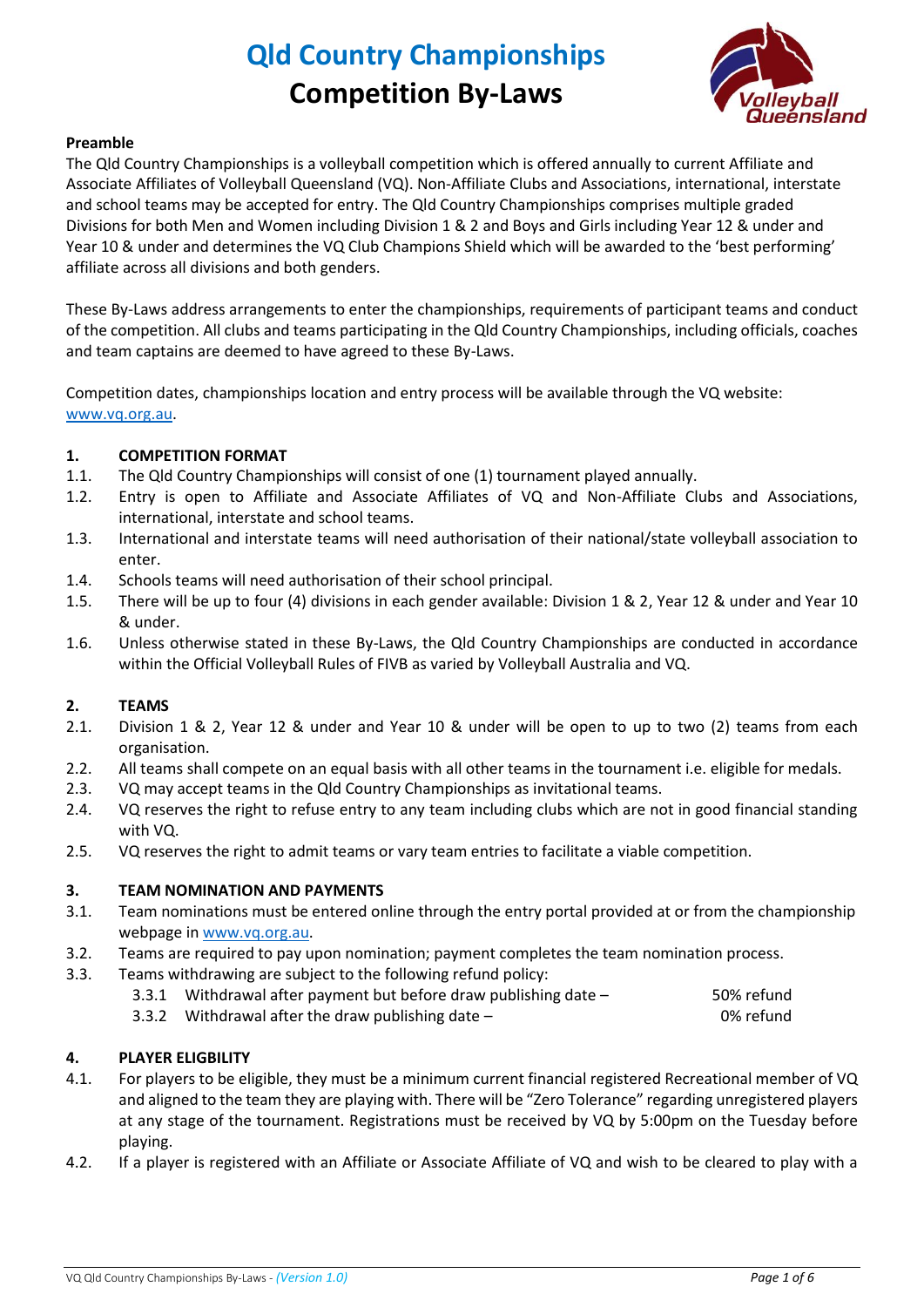

different Affiliate or Associate Affiliate of VQ or Non-Affiliate Club or Association, he/she must lodge a Player Clearance Form showing the approved clearance of the player, with VQ by 5:00pm on the Tuesday before playing.

- 4.3. Non Queensland based participants;
	- 4.3.1 If Australian must be registered with their state volleyball association in which they reside.
	- 4.3.2 If international must be registered with their national volleyball association in which they reside.
	- 4.3.3 Evidence of this registration from the state or national volleyball association is to be provided when lodging the team list.
- 4.4. Men/boys are not eligible to play in women's/girls competition matches and women/girls may not play in men's/boys matches.
- 4.5. All teams have a duty of care to ensure that players are of an appropriate skill level for the Division in which they compete. The Court Supervisor/Chief Referee may determine if a player is not of an appropriate skill level and recommend the withdrawal of that player from the team list.
- 4.6. Any team fielding an illegal or ineligible player (e.g. unregistered, not properly transferred, under a false name, or not under the correct age for age limited Divisions) will forfeit that match.
- 4.7. Players may be added to the team list during the tournament upon request and with the approval of the Court Supervisor.
- 4.8. Only those players named on the score sheet at the end of the match and having entered the court during the match will be registered as having played.
- 4.9. In the event of a forfeit due to incomplete team numbers, those listed on the score sheet and present at the scheduled start time will be recorded as playing.
- 4.10. Players may only appear on one (1) team list for the duration of the tournament and may not play multiple Divisions. Team lists for all teams are to be lodged with VQ by 11.59pm on the Wednesday prior to the tournament via the password-protected on line system.
- 4.11. Only in extreme circumstances may the Competition Manager grant an exemption to the principles outlined in these By-Laws, which must be done before the player enters any match.

## **5. FINALS FORMAT AND ELIGIBILITY**

- 5.1. To be eligible to participate in the finals, players must have been listed as taking the court in at least two (2) preliminary round matches for their team.
- 5.2. Byes will not be counted towards matches played when determining eligibility for finals.
- 5.3. Teams fielding 'ineligible players' in finals matches will automatically forfeit all sets in which that player took the court.
- 5.4. In case of a forfeit during the finals, the offending team will be eliminated from the finals series. Only teams that have fulfilled their finals commitments, including duty, will be eligible for any medals or awards.

## **6. MATCH REGULATIONS**

## **6.1. FORMAT**

- 6.1.1 Unless otherwise stated in these By-Laws, all matches will be conducted under the FIVB Official Volleyball Rules as varied by Volleyball Australia and VQ.
- 6.1.2 All matches, including all finals, will be played as three (3) compulsory sets untimed, with a rally point scoring system. The first two (2) sets will be played to 25 points with a 2 point advantage. The third set will be scored to 15 points (with a 2 point advantage).
- 6.1.3 The 12 Substitution Rule will be used in all Divisions.
- 6.1.4 Teams may designate up to two Liberos;
	- per set in all Divisions.
- 6.1.5 Each team is allowed a maximum of two (2) team officials on the bench (e.g. Coach and Assistant Coach).
- 6.1.6 The Qld Country Championships match ball is the Mikasa V200W.
- 6.1.7 The net heights are as follows: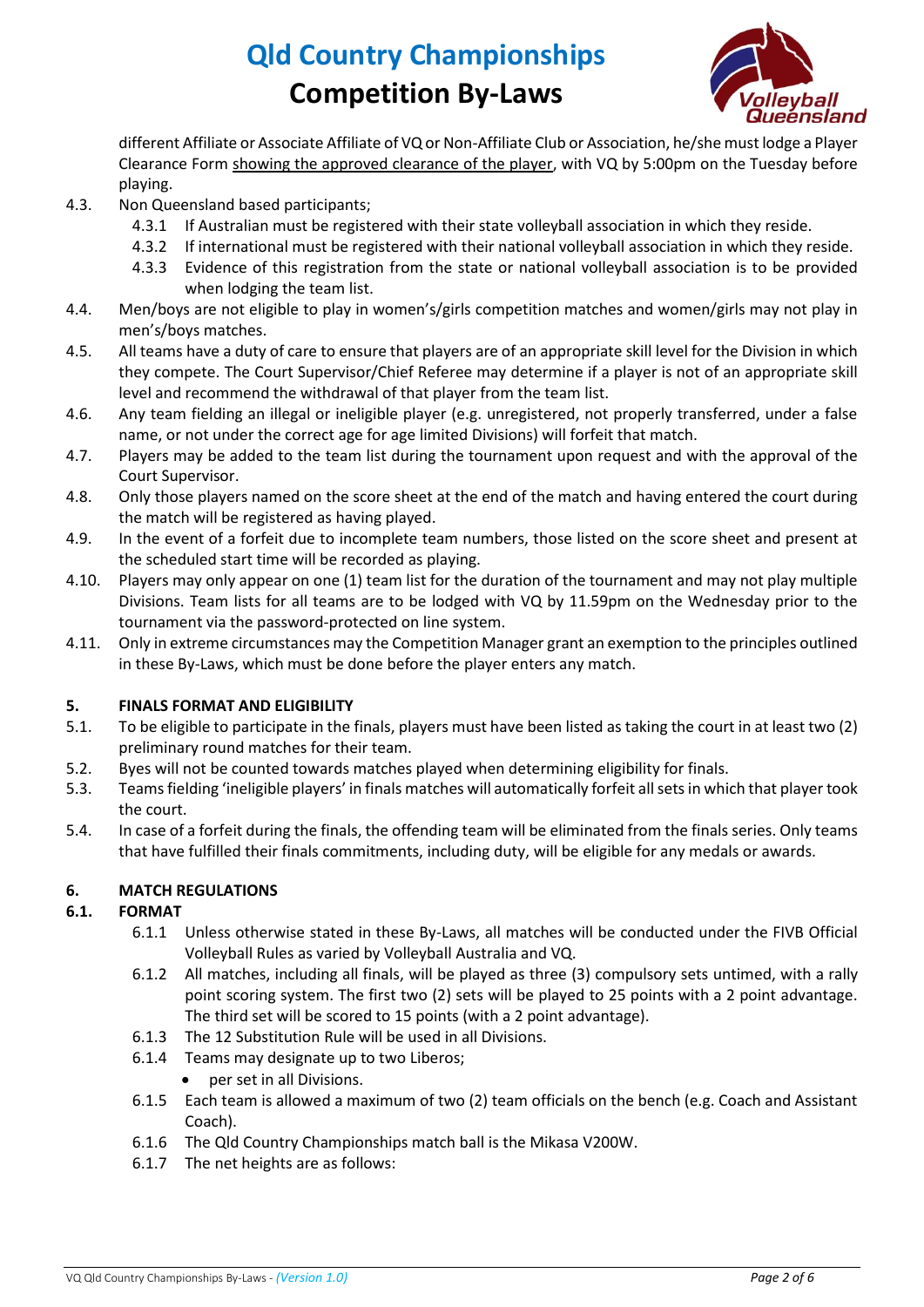

| Division 1 & 2 Men and Year 12 & under boys -    | 2.43m |
|--------------------------------------------------|-------|
| Division 1 & 2 Women and Year 12 & under girls - | 2.24m |
| • Year 10 & under boys $-$                       | 2.35m |
| • Year 10 & under girls $-$                      | 2.15m |

## **6.2. FORFEITS AND LATE STARTS**

- 6.2.1 All matches (first serve whistle) will commence at the time advised in the official draw or fifteen (15) minutes after the completion of the previous match on that court, whichever is the later. This time includes the warm-up protocol.
- 6.2.2 If a team is not ready to start at the advised time, it forfeits the first set. If, after ten (10) minutes, the team is still not ready to commence, it forfeits the second set. Once a further ten (10) minutes has elapsed, i.e. 20 minutes after scheduled start time, a match forfeit will be recorded.
- 6.2.3 When neither team is ready to commence at the advised starting time, both teams forfeit the first set. If neither team is ready to start after ten (10) minutes, both forfeit the second set and a double match forfeit will be recorded once a further ten (10) minutes has elapsed, i.e. 20 minutes after the scheduled start time.
- 6.2.4 The Qld Country Championships Court Supervisor(s) reserves the right to permit matches to commence late without penalty, due to unforeseen problems, e.g. notified traffic accidents, major events.

#### **6.3. UNIFORMS**

- 6.3.1 All players must wear a uniform, comprising shorts and shorts that is complete in the following details;
	- a) Each shirt must have permanently fixed to the front and back a unique number between 1 and 99. The number should be a minimum of 15cm on the front and minimum 20cm on the back.
	- b) The colour and design of the shirt must be consistent throughout the team, allowing for the libero's shirt which must have a different dominant colour and contrast to that of the rest of the team.
	- c) Male players must wear shorts consistent in colour, trim and style.
	- d) Female players are allowed to wear shorts, sports briefs or bike pants, providing the uniform is consistent throughout the team in terms of colour.
	- e) Numbers on the front right hand side of the shorts are permitted.
	- f) The manufactures brand/logo must not exceed 10cm x 10cm unless the marking is consistent across the team, including stripes on shorts.
	- g) Sponsors logo must be consistent across the team.

## **6.4. OFFICIALS**

- 6.4.1 In all matches (including medal matches), duty teams must provide a  $1<sup>st</sup>$  Referee, a  $2<sup>nd</sup>$  Referee, two (2) standing Lines persons and one (1) Scorer. The  $1<sup>st</sup>$  Referee provided must be a VAaccredited Level 1 Badge Referee or higher and is encouraged to wear the VA Referee Shirt (sky blue colour).
- 6.4.2 Duty teams must ensure that the scoresheet is completed in accordance with the 'checklist' on the Scorer's table. The 'checklist' is also available from the Qld Country Championships Chief Referee(s) and Court Supervisor(s).
- 6.4.3 All Scorers and Lines people are prohibited from using mobile phones and other electronic devices during the match.

## **7. PLAYER & COACH MISCONDUCT AND SPECTATOR BEHAVIOUR**

7.1. The Qld Country Championships Competition Manager(s), Chief Referee(s) and Court Supervisor(s) have the power to issue sanctions to players, coaches and spectators as they deem appropriate.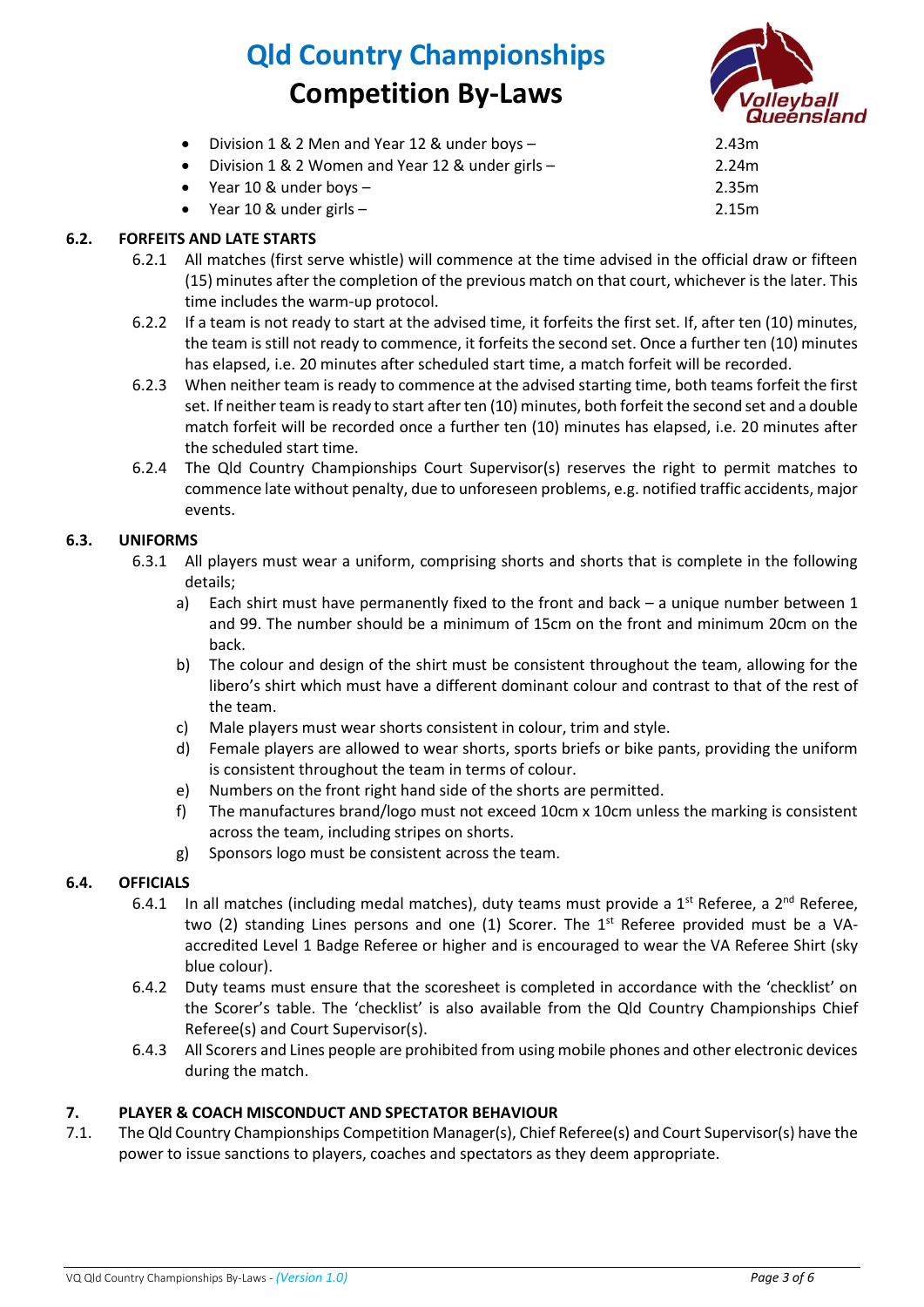

- 7.2. Any player, coach or spectator who receives two (2) red cards during the Qld Country Championships, excluding time delay sanctions, will be;
	- a) suspended from being involved in the same team's next match, not including "byes".
	- b) cannot to be involved in any matches or Divisions until suspension at 7.2a is completed.
- 7.3. Any player, coach or spectator who is sanctioned with expulsion (Red & Yellow jointly) or disqualification (Red & Yellow separately) will be:
	- a) as required by the rules, excluded immediately from the set/match in which they incurred the sanction.
	- b) suspended from being involved in the same team's next match, not including "byes".
	- c) cannot be involved in any matches or other Divisions until suspension at 7.3b is completed.
- 7.4. Any player, coach or spectator, who is sanctioned with disqualification or expulsion will be cited to appear within 5 days at a VQ Judiciary Committee hearing at Sports House Milton at the discretion and direction by the VQ General Manager.

## **8. COMPETITION STANDING & PENALTIES**

#### **8.1 COMPETITION POINTS**

Competition points will be awarded in all Divisions as follows:

- a) 3 points for a win.
- b) 1 point for a loss.
- c) 1 point for each set won.
- d) 0 points for a bye.
- e) -2 points for a forfeit where an official match is not played.

#### **8.2 COMPETITION TABLE**

The ranking of teams on the competition points table is determined in this order:

- a) The most competition points.
- b) The highest ratio of points won to points played (5 decimal places).
- c) The highest ratio of sets won to sets played (5 decimal places).
- d) Result of the pool match between the two (2) teams.
- e) The point/set quotient equation is as follows: (Points Won/Points Played) x 100.

#### **8.3 VQ CLUB CHAMPIONS**

The VQ Club Champions Shield will be awarded to the 'best performing' affiliated Club across all Divisions and both genders. VQ Club Champions points will be allocated in two (2) parts:

#### 8.3.1 Participation Points

| 111110100<br><b>DIVISION</b> | Division 1 | Division 2 | Year.<br>120<br>under<br>ΩV.<br>17 | Year<br>10 <sub>8</sub><br>under<br>Δ |
|------------------------------|------------|------------|------------------------------------|---------------------------------------|
| oints                        | Ju         | ںر         | ້                                  | ᅭ                                     |

#### 8.3.2 Placing Points

| Placing | 1st | 2nd | 3rd | 4th | $\vert$ 5th $\vert$ | $\vert$ 6th | 7th | 8th | 9th | 10th |  |
|---------|-----|-----|-----|-----|---------------------|-------------|-----|-----|-----|------|--|
| Points  | 20  | --  |     | 10  |                     |             |     |     |     |      |  |

- 8.3.3 Totals are calculated at the end of all finals matches.
- 8.3.4 If clubs are tied on VQ Club Champions points, the following tie-break sequence will be applied:
	- a) Number of Gold Medals won across all Divisions.
	- b) Number of Silver Medals won across all Divisions.
	- c) Number of Bronze Medals won across all Divisions.
	- d) Result of head to head between the two clubs in Division 1 across both genders combined.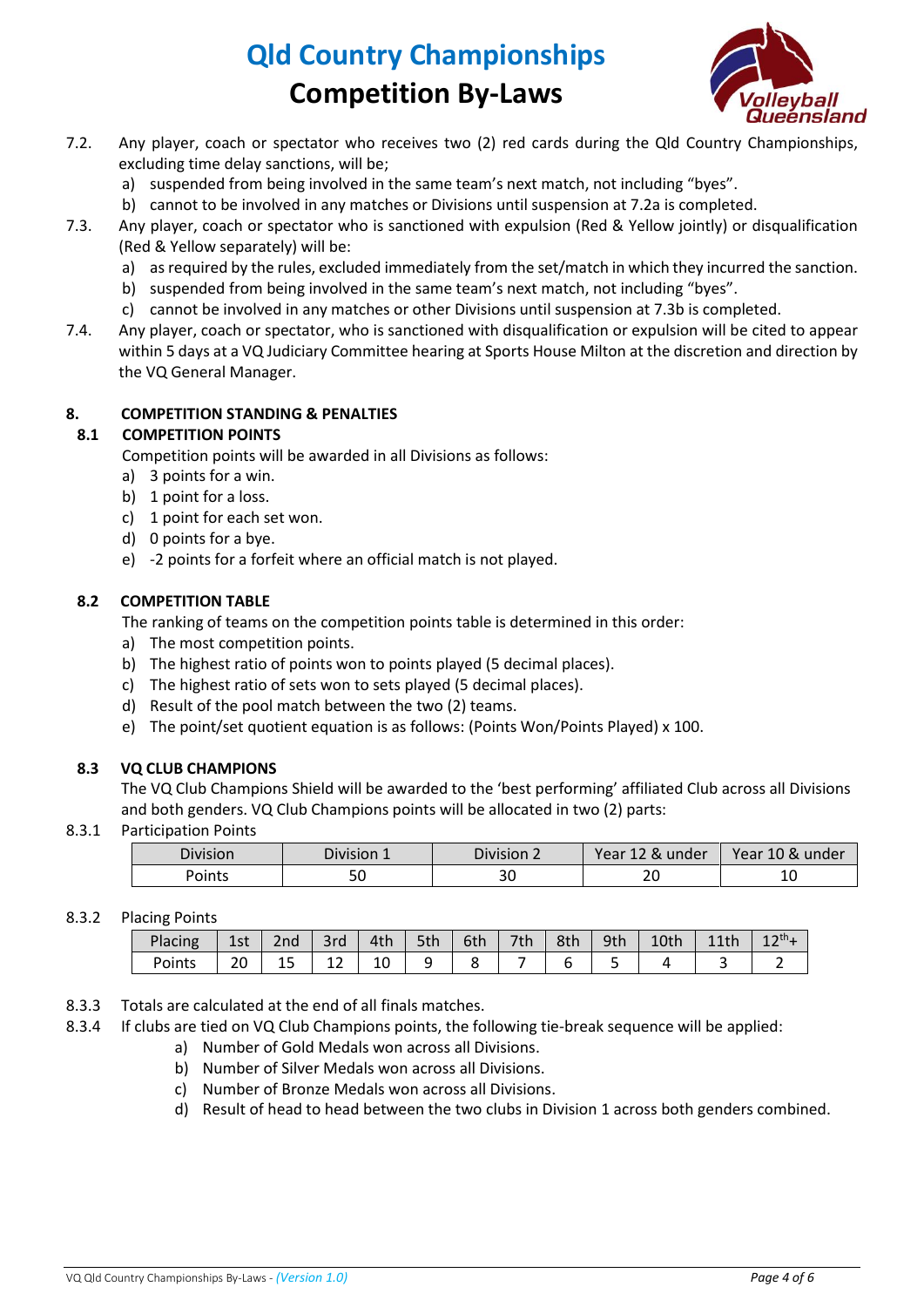

## **9 AWARDS**

- 9.1. Each Division will receive medals for finishing first, second or third. A plaque for each Division's champion team will also be presented to the winners of each Division.
- 9.2. The annual overall Club Champions perpetual trophy will be presented at the completion of the competition. This perpetual trophy will remain with VQ and displayed prominently.
- 9.3. The "Most Valuable Player" award will be awarded to the player in each Division who has accumulated the most points during the competition. The  $1<sup>st</sup>$  Referee will award points on a three (3) points and one (1) point basis per match, with three (3) points going to the player on the winning team and one (1) point going to the player on the losing team.

## **10 MANAGEMENT OF THE COMPETITION**

- 10.1. The Qld Country Championships is overseen by its Control Committee, which comprises;
	- Qld Country Championships Competition Manager(s),
	- Chief Referee(s) and
	- chaired by the VQ Sport Operations Manager (or delegate).

The Control Committee's role is to operate the Qld Country Championships within the terms of these By-Laws, the VQ Constitution and the rules of the game. The Control Committee reports to the VQ General Manager.

- 10.2. Competition Manager(s) will be responsible for the proper overall conduct of the event, including the recording and regular updating of the draw, premiership points table, issuing of fines and penalties for any infringements, details of matches played by players to determine eligibility for finals, records associated with red cards and the expulsion or disqualification of players and ineligibility to play in another team/grade.
- 10.3. Court Supervisor(s) will be responsible for the efficient running of matches of the Qld Country Championship in accord with these By-Laws, the draw of the competition and directions of the Competition Manager(s). They will provide any incident reports to the Qld Country Championships Competition Manager(s) such as when the Chief Referee(s) implements the "on the spot Protest Resolution" procedure.
- 10.4. The Chief Referee will supervise and advise all referees and duty teams to ensure consistent application of, and adherence to the international rules of the sport in accordance with the By-Laws of the competition offering feedback to all referees, but in particular to those who have requested grading/ upgrading. Where merited, referees may be upgraded in accordance with the AVRC and QVRC guidelines. The Chief Referee will appoint referees to finals matches and implement the "on the spot Protest Resolution" procedure. The Chief Referee may delegate some of these responsibilities to Referees Supervisors should they be appointed to the championships.
- 10.5. Referee Supervisors may be appointed for the championships to support the Chief Referee, subject to the scale of the championships based on the number of teams entered, courts and venues utilised.